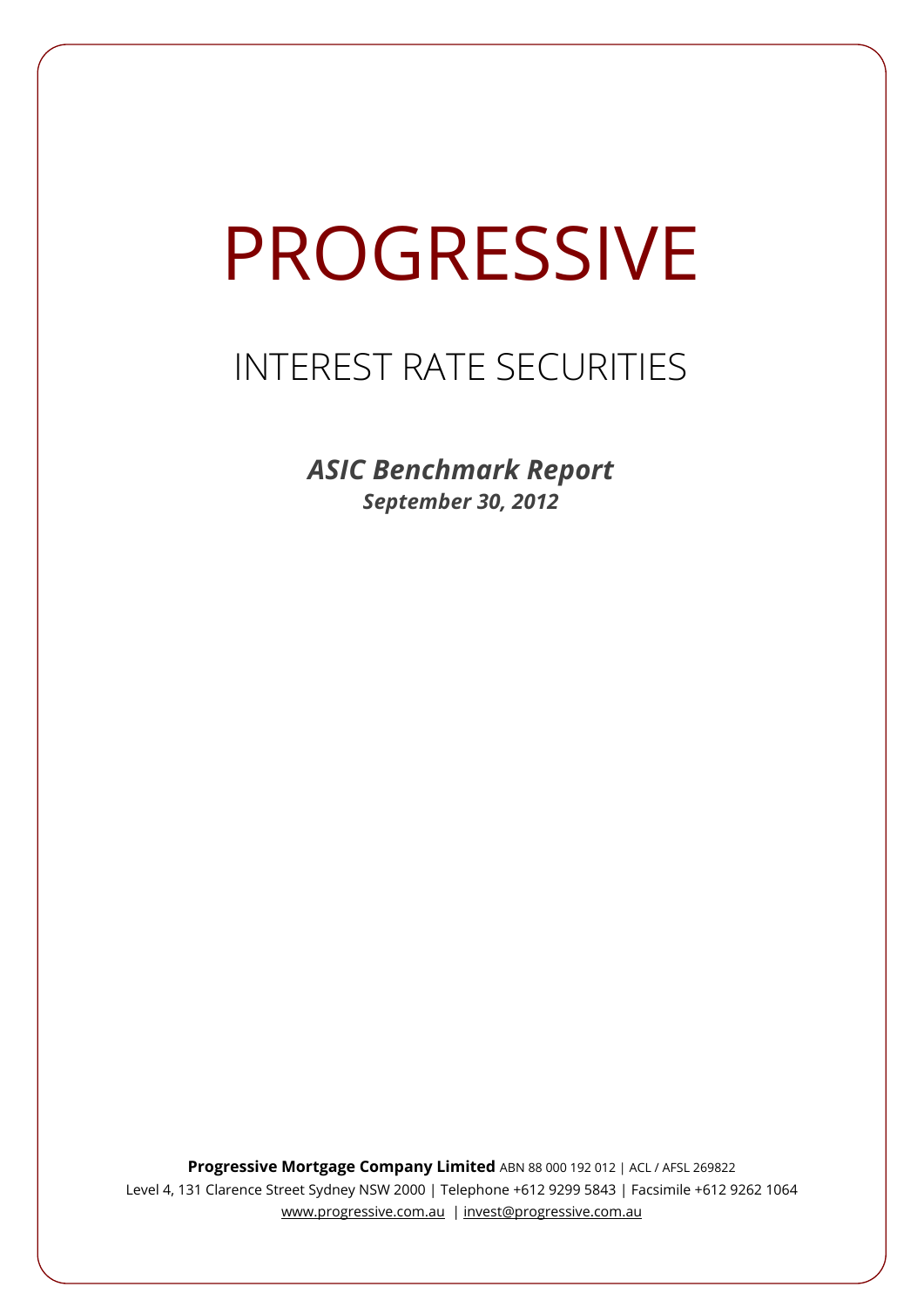## **1.1 ASIC BENCHMARKS**

| <b>Benchmark</b>                  | <b>Issuer meets</b><br>benchmark? | Refer<br>to item: |
|-----------------------------------|-----------------------------------|-------------------|
| <b>Equity Capital</b>             | Yes                               | 1.3               |
| Liquidity                         | Yes                               | 1.4               |
| Rollovers                         | Yes                               | 1.2               |
| Debt Maturity                     | Yes                               | 1.5               |
| Loan Portfolio                    | Yes                               | 1.6               |
| <b>Related Party Transactions</b> | Yes                               | 1.7               |
| Valuations                        | Yes                               | 1.8               |
| Lending Principles                | Yes                               | 1.9               |

*Table 1 – ASIC Regulatory Guide 69 Benchmarks* 

Table 1 lists the ASIC Regulatory Guide 69 benchmarks applicable to unlisted note issues and whether they are met for this reporting period and where they are referred to in this report.

## **1.2 ROLLOVERS BENCHMARK – RENEWAL ON MATURITY**

Progressive meets the ASIC Rollovers benchmark by making the following disclosures. On or about the maturity of a fixed term investment, a written notice is sent to the Investor:

- Inviting the investor's instructions for reinvestment;
- Advising the current interest rates applying to our investment options; and
- Informing availability of the current Prospectus and any other relevant disclosure.

If no instructions are received we assume the investor wishes to reinvest under the same terms at the then current rate.

If an investment is not renewed, interest will cease at the expiration of the term and the money will be repaid to the investor in the prescribed manner within one working day of such advice.

## **1.3 EQUITY CAPITAL BENCHMARK**

Progressive follows the ASIC Equity Capital benchmark whereby a minimum 8% *equity ratio* (total equity/(total equity + total liabilities)) is maintained to ensure prudent capitalisation of its mortgage financing business; and if and when more than a minor part of lending were to be directly or indirectly for property development this minimum ratio would increase to 20%.

At September 30, 2012 Progressive's *equity ratio* was 12.93% and 0.0% of its lending was related to property development.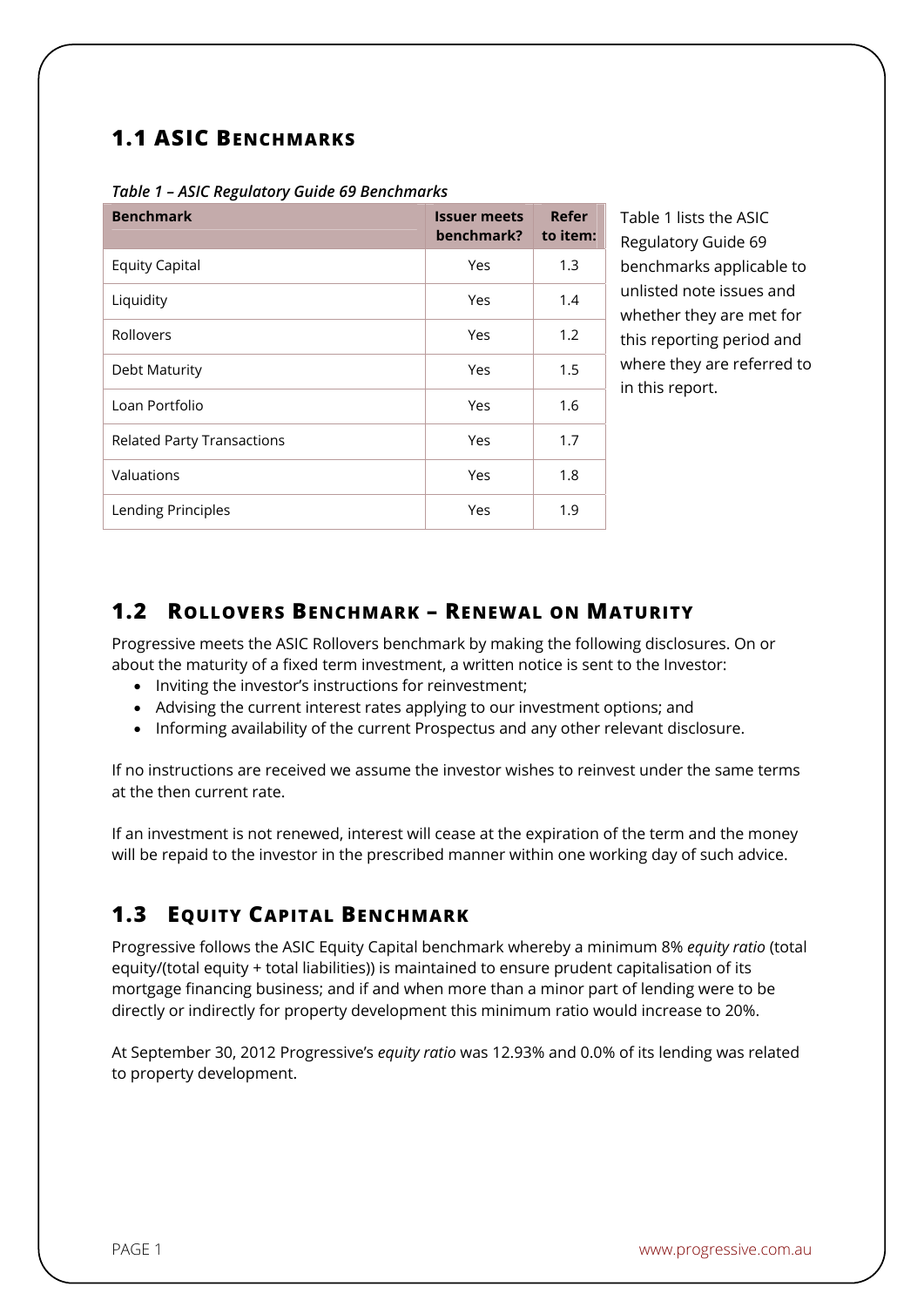## **1.4 LIQUIDITY BENCHMARK**

Progressive meets the ASIC Liquidity benchmark which requires that a cash balance be maintained on a rolling basis at least equal to its estimated cash requirement for the next 3 months.

At September 30, 2012 Progressive's:

- Cash balance requirement assuming a rollover rate of 90% of fixed term investments and retention of 91% of no fixed term investments was \$952,574.
- Cash balance requirement would have been \$5,193,282 if the rollover and retention rates were 20% less than the actual rates experienced for the prior 3 months (99% and 94% respectively).
- Actual available cash balance was \$50,840,719.

Progressive ensures that assets maturing within 1 year are always at least equal to liabilities maturing within 1 year (see Table 2). This balancing of maturities is aided by a policy that all mortgage loans other than loans regulated under the *National Consumer Credit Protection Act 2009* ('Credit Code' loans) are subject to recall after 3 years.

## **1.5 DEBT MATURITY BENCHMARK**

To meet the ASIC Debt Maturity disclosure benchmark, a maturity profile of amounts owing to Investors and other interest-bearing liabilities appears below in Table 2. Included in liabilities payable within 3 months are variable rate no-fixed-term investments for which the investment terms and conditions provide for an orderly repayment in sequence out of funds available.

| <b>Matures:</b>  | <b>Cash and Term</b><br><b>Deposits</b><br>\$ | <b>Loans Subject</b><br>to Recall and/or<br><b>Expiring</b><br>\$ | <b>Interest-Bearing</b><br><b>Liabilities</b><br>\$ |
|------------------|-----------------------------------------------|-------------------------------------------------------------------|-----------------------------------------------------|
| Within 3 Months  | 25,417,335                                    | 18,202,440                                                        | 37,529,652                                          |
| $3 - 12$ Months  | 16,817,444                                    | 5,552,343                                                         | 15,683,352                                          |
| $1 - 3$ Years    |                                               | 1,507,398                                                         | 5,580,253                                           |
| Totals           | 42,234,779                                    | 25,262,181                                                        | 58,793,257                                          |
| Av Interest Rate | 5.27%                                         | 7.19%                                                             | 5.43%                                               |

*Table 2 - Maturities at September 30, 2012*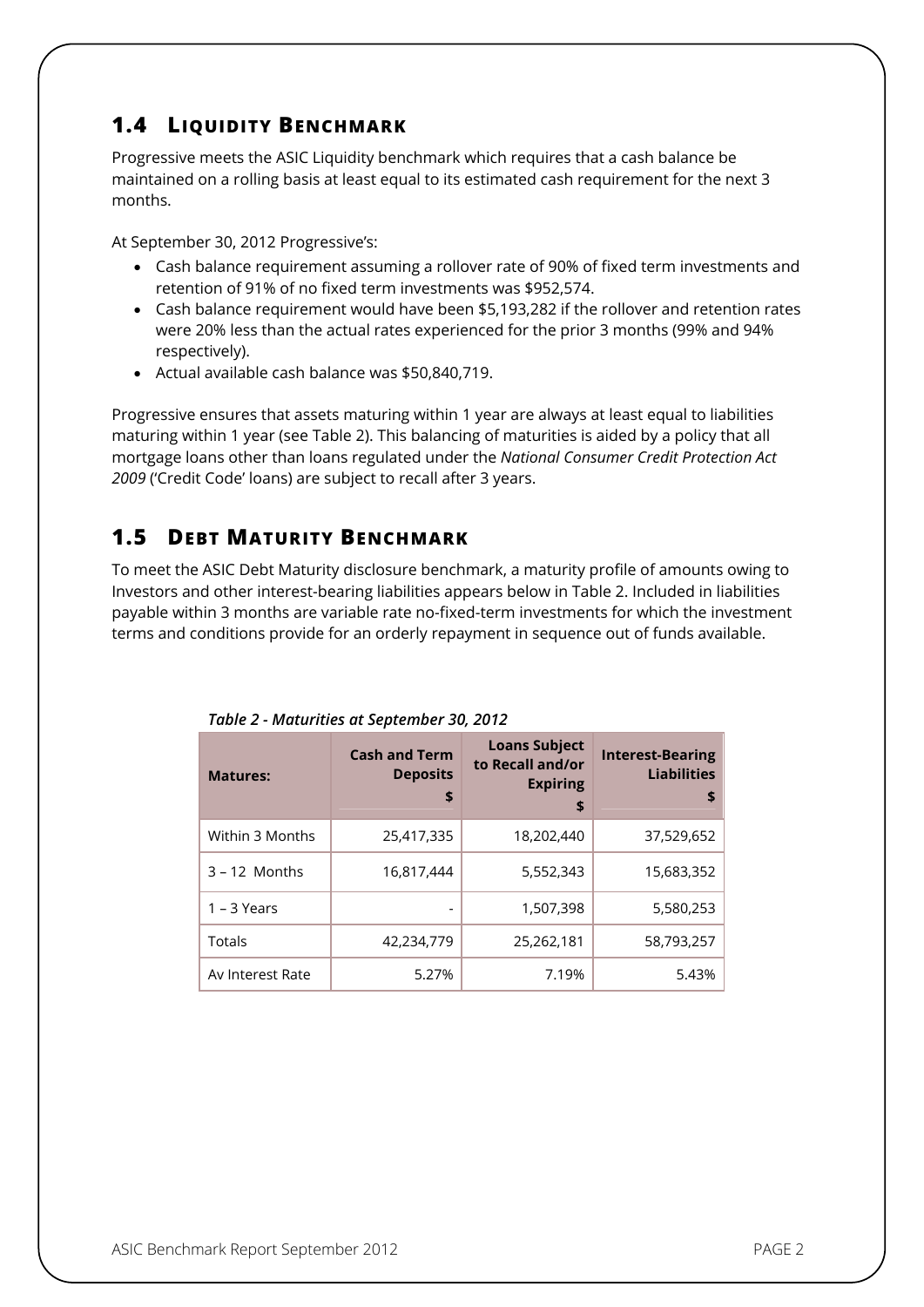## **1.6 LOAN PORTFOLIO BENCHMARK**

To meet the ASIC Loan Portfolio disclosure benchmark, details of Progressive's current loan portfolio and related policies are set out in Tables 2, 3.1, 3.2, 3.3 and 3.4, and the policies applied by Progressive in the origination and management of mortgage assets are as follows:

- All loans are secured by registered mortgage over real estate which is assessed to be readily saleable or income earning.
- Loans are made within New South Wales and the Australian Capital Territory and predominantly within the greater Sydney Metropolitan area.
- All securities are valued by independent experienced valuers.
- Loans can be made to natural persons, companies or a trust provided they are not associates of Progressive.
- All mortgage loans other than Credit Code loans are subject to full repayment on written notice no later than three years from execution.
- Not more than 10% of total loan funds can be advanced to any one borrower.
- Experienced officers of Progressive appraise all loan proposals. No loan is made without:
	- the written consent of the loans manager and a director of the Company;
	- a valuer's certificate;
	- a solicitor's certificate that the title is in order;
	- a registrable mortgage; and
	- satisfactory proof that the property to be mortgaged has been insured.
- Loans that require loan insurance are not made.
- Loans are closely monitored for performance. Daily exceptions reports are generated to identify any accounts requiring maintenance such as insurance renewal, a review of interest rates or follow up on late payment.
- Loans in default or arrears are considered on an individual basis. Reasonable proposals for the borrower to normalise the account are allowed and scope for restructuring the loan is investigated. When the loan is clearly no longer viable it will be called in and any actions thereafter necessary for recovery taken.

| <b>Security</b>          | Numbe<br>Loans | <b>Outstanding</b><br>്ധ<br>Valu<br>Loans | Weight | Security<br>Valuation | Actual Loan/<br>Value Ratio | Value<br>Maximu<br>Ratio<br>Loan |
|--------------------------|----------------|-------------------------------------------|--------|-----------------------|-----------------------------|----------------------------------|
| Owner-Occupied Homes     | 67             | 14,967,678                                | 59.2%  | 51,072,058            | 29.3%                       | 80%                              |
| <b>Rental Property</b>   | 28             | 10,294,503                                | 40.8%  | 25,740,523            | 40.0%                       | 80%                              |
| Construction/Development | 0              | $\Omega$                                  | 0.0%   | $\Omega$              | N/A                         | 70%                              |
| <b>Totals</b>            | 95             | 25,262,181                                | 100%   | 76,812,581            | 32.9%                       | 80%                              |
| Averages                 |                | 265,918                                   |        | 808,553               | 32.9%                       |                                  |

#### *Table 3.1 – Loans at September 30, 2012 - Valuations and Securities*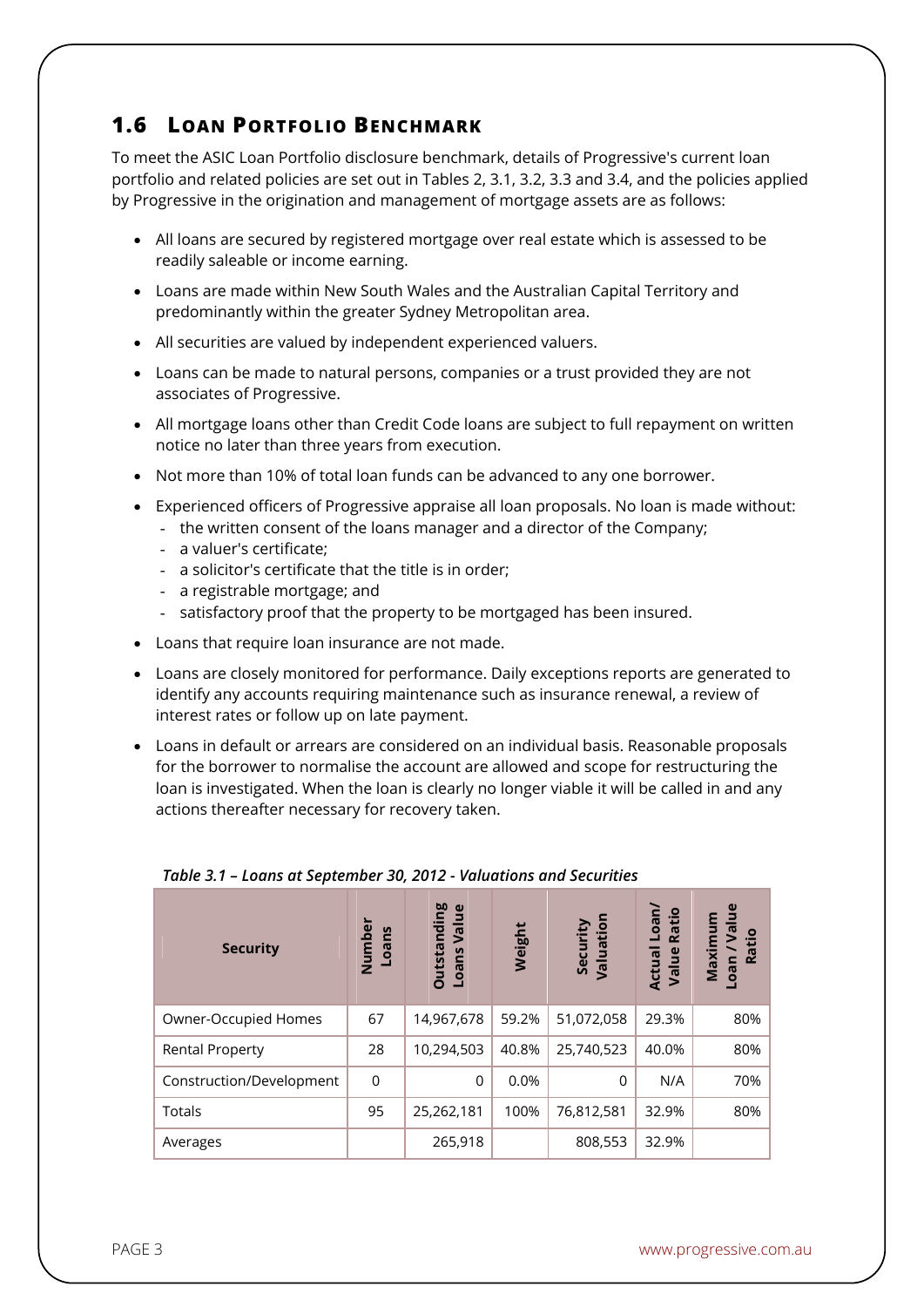| <b>Region</b> | West<br>Inner | Southern | East<br>and<br>City | 듭<br>$\frac{5}{2}$<br>$\mathbf{v}$<br>$\overline{\phantom{a}}$<br>$\overline{O}$<br>Upper<br>Š۹ | <b>Outside</b><br>Sydney | ξ<br>š<br><b>inkstoy</b><br>Canterb<br>Ba | 운<br>$\bar{8}$<br>$\omega$<br>Shor<br>Lower | West | West<br>든<br>ō<br>$\mathbf{z}$ | ern<br>S<br>Le<br>North<br><b>Beac</b> | West<br>South | <b>Total</b> |
|---------------|---------------|----------|---------------------|-------------------------------------------------------------------------------------------------|--------------------------|-------------------------------------------|---------------------------------------------|------|--------------------------------|----------------------------------------|---------------|--------------|
| <b>Number</b> | 11            | 15       | 13                  | 15                                                                                              | 8                        | 10                                        | 6                                           | 6    | 3                              | $\mathcal{D}$                          | 6             | 95           |
| Weight        | 12 %          | 29 %     | 18 %                | 7 %                                                                                             | 9 %                      | %                                         | 5 %                                         | 5 %  | 3 %                            | 2 %                                    | 3%            | 100%         |

#### *Table 3.2 – Loans at September 30, 2012 - Loan Distribution – Sydney Regions*

## *Table 3.3 - Loans at September 30, 2012 – Loan Purpose and Other Portfolio Details*

| <b>Type of Loan or Security</b>                                            | Number   | <b>Dutstanding</b><br>Loans value<br><b>Total</b> | Weight      | Valuation<br>Security | Loan/Value<br>Ratio |
|----------------------------------------------------------------------------|----------|---------------------------------------------------|-------------|-----------------------|---------------------|
| <b>Business Purpose Loans</b>                                              | 41       | 16,948,925                                        | 67.1%       | 42,718,902            | 39.7%               |
| Investment Purpose Housing Loans                                           | 12       | 2,597,748                                         | 10.3%       | 8,082,188             | 32.1%               |
| Personal Purpose Loans                                                     | 42       | 5,715,508                                         | 22.6%       | 26,011,491            | 22.0%               |
| Loans secured or part secured by Second mortgage                           | 3        | 476,295                                           | 1.9%        | 2,160,081             | 22.1%               |
| Loans more than 30 Days In Arrears                                         | $\Omega$ | $\Omega$                                          | $\Omega$    | $\Omega$              | N/A                 |
| Loans Impaired and Renegotiated Loans                                      | $\Omega$ | $\Omega$                                          | $\Omega$    | $\Omega$              | N/A                 |
| Loans Subject to Legal Proceedings                                         | $\Omega$ | $\Omega$                                          | $\mathbf 0$ | $\mathbf 0$           | N/A                 |
| Loans to 10 largest borrowers                                              | 10       | 10,312,741                                        | 40.8%       | 19,321,456            | 53.4%               |
| Securities of 5% or more of total value of property<br>secured             | $\Omega$ | $\mathbf 0$                                       | $\Omega$    | $\Omega$              | N/A                 |
| Loans to related parties (Progressive does not lend to<br>related parties) | $\Omega$ | N/A                                               | N/A         | N/A                   | N/A                 |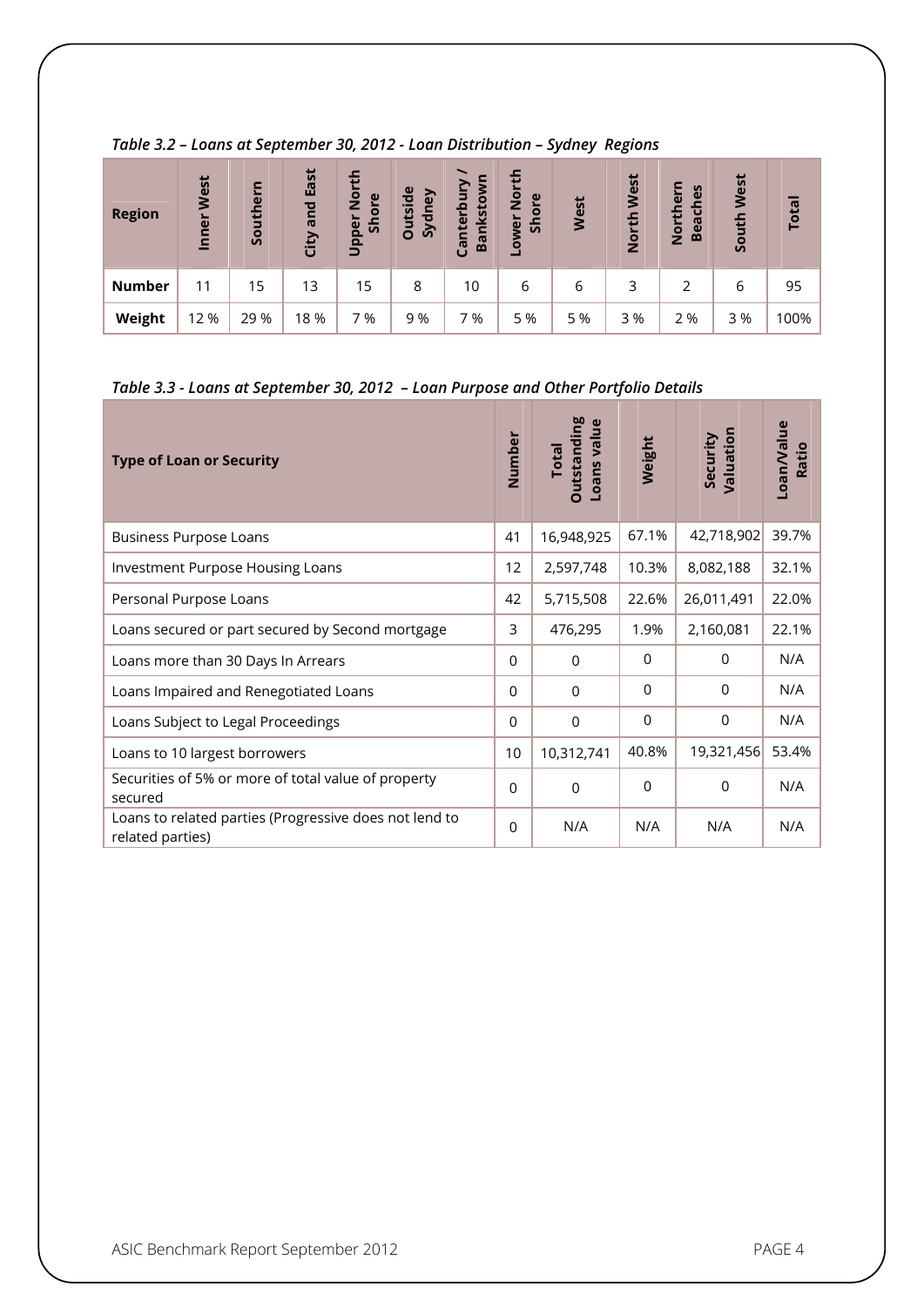| Loan <sub>1</sub>  |                         |           |  |  |  |  |
|--------------------|-------------------------|-----------|--|--|--|--|
| Loan Value         |                         | 1,436,468 |  |  |  |  |
| Type of Loan       | <b>Business Purpose</b> |           |  |  |  |  |
|                    | 1) Rental Property      | 220,000   |  |  |  |  |
|                    | 2) Rental Property      | 1,341,000 |  |  |  |  |
| Securities         | 3) Rental Property      | 375,000   |  |  |  |  |
|                    | 4) Rental Property      | 750,000   |  |  |  |  |
|                    | 5) Rental Property      | 271,000   |  |  |  |  |
| Security Valuation | Total:                  | 2,957,000 |  |  |  |  |
| Loan / Value Ratio |                         | 48.6%     |  |  |  |  |
| Weight             |                         | 5.69%     |  |  |  |  |
| Loan <sub>2</sub>  |                         |           |  |  |  |  |
| Loan Value         |                         | 1,546,296 |  |  |  |  |
| Type of Loan       | <b>Business Purpose</b> |           |  |  |  |  |
| Securities         | 1) Owner Occupied Home  | 2,400,000 |  |  |  |  |
| Security Valuation | Total:                  | 2,400,000 |  |  |  |  |
| Loan / Value Ratio |                         | 64.4%     |  |  |  |  |
| Weight             |                         | 6.12%     |  |  |  |  |
|                    | Loan <sub>3</sub>       |           |  |  |  |  |
| Loan Value         |                         | 1,332,719 |  |  |  |  |
| Type of Loan       | <b>Business Purpose</b> |           |  |  |  |  |
|                    | 1) Owner Occupied Home  | 825,000   |  |  |  |  |
| Securities         | 2) Land                 | 700,000   |  |  |  |  |
|                    | 3) Rental Property      | 620,000   |  |  |  |  |
| Security Valuation | Total:                  | 2,145,000 |  |  |  |  |
| Loan / Value Ratio |                         | 62.1%     |  |  |  |  |
| Weight             |                         | 5.28%     |  |  |  |  |

#### *Table 3.4 - Loans at September 30, 2012 – Loans of 5% or More of Total Loan Book Value*